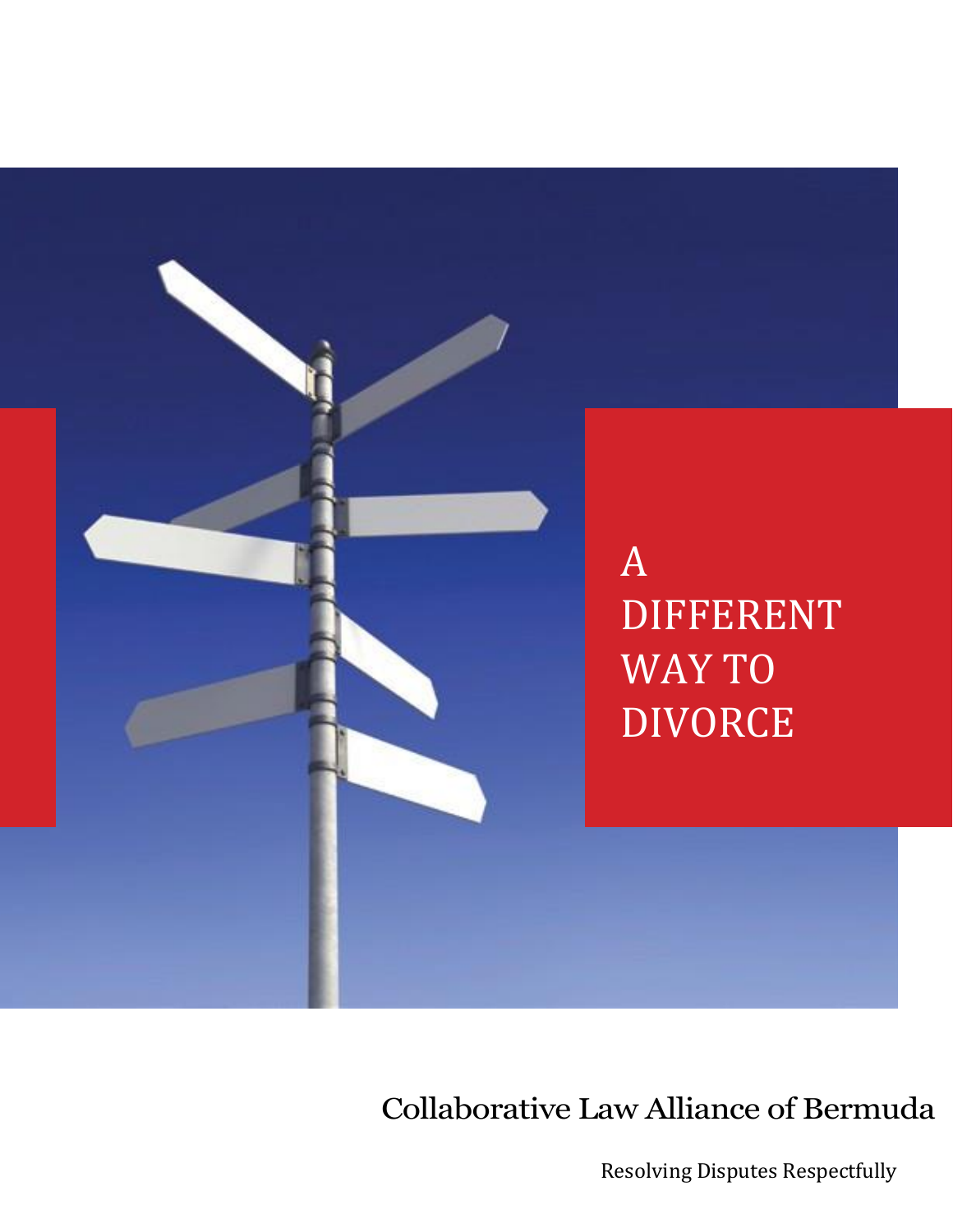IF YOU ARE LOOKING FOR AN ALTERNATIVE WAY TO DIVORCE AS USUAL,

YOU'RE NOT ALONE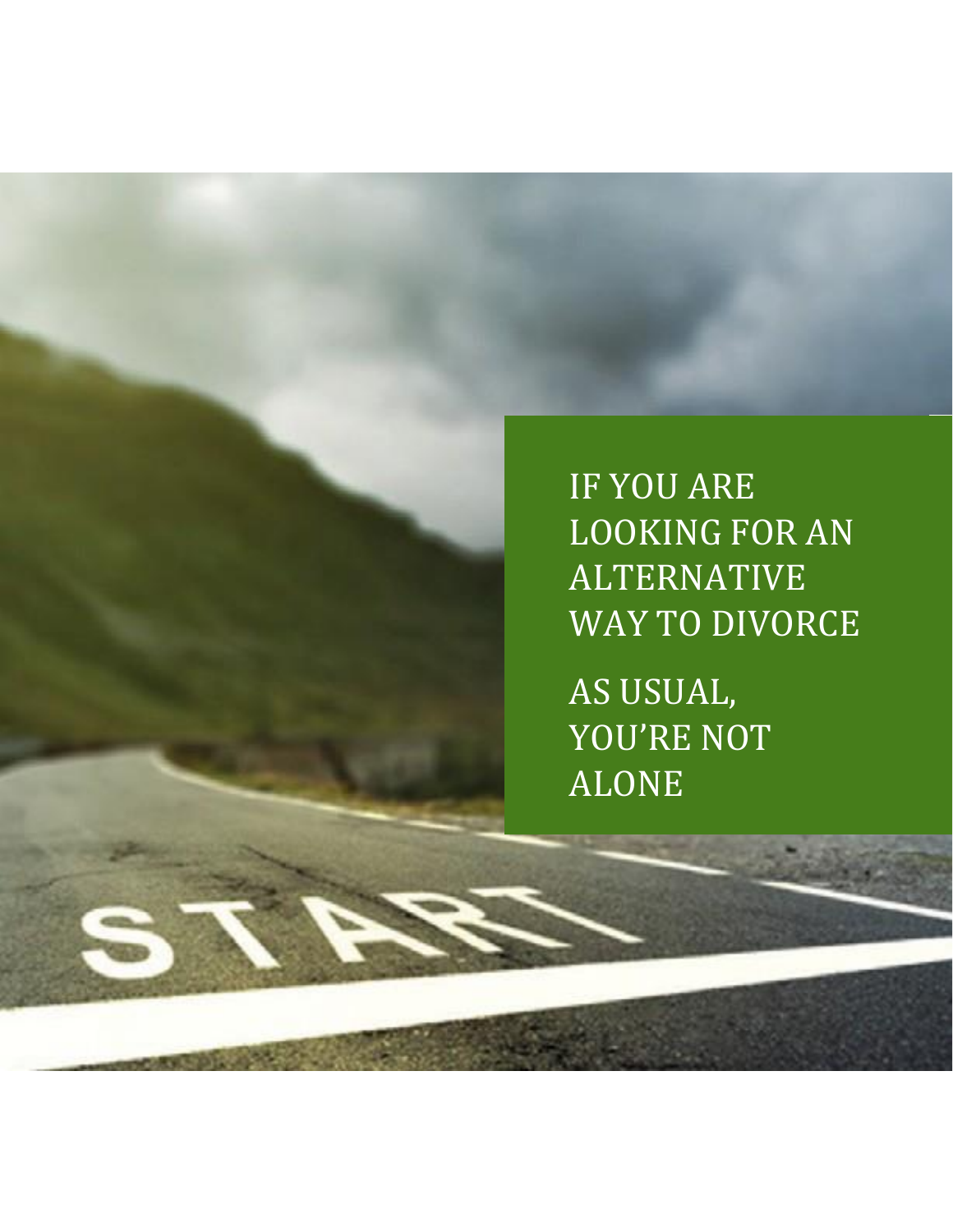*The Collaborative Model begins with something you both can agree on: self-respect*



The end of a marriage or relationship can be tragic. Often, the process of divorcing only adds to the pain. You and your spouse may come to see each other as adversaries and the divorce as a battleground. You may experience feelings of confusion, anger, loss and conflict. Under such circumstances, you find it difficult to see an end to divorce, much less imagine a hopeful futureafterwards.

But it doesn't have to be this way. A growing number of parting couples, along with other professionals such as lawyers, mediators, psychologists and financial consultants, have been seeking a more constructive alternative by adopting a collaborative approach.

The collaborative model is a reasonable approach to divorce based on threeprinciples:

- A pledge not to go to court
- An honest exchange of information by both spouses
- A solution that takes into account the highest priorities of both spouses and their children.

Mutual respect is fundamental to the collaborative approach. You may cease being spouses, but you don't cease being worthy human beings. When respect is given and received, discussions are likely to be more productive and an agreement reached more easily.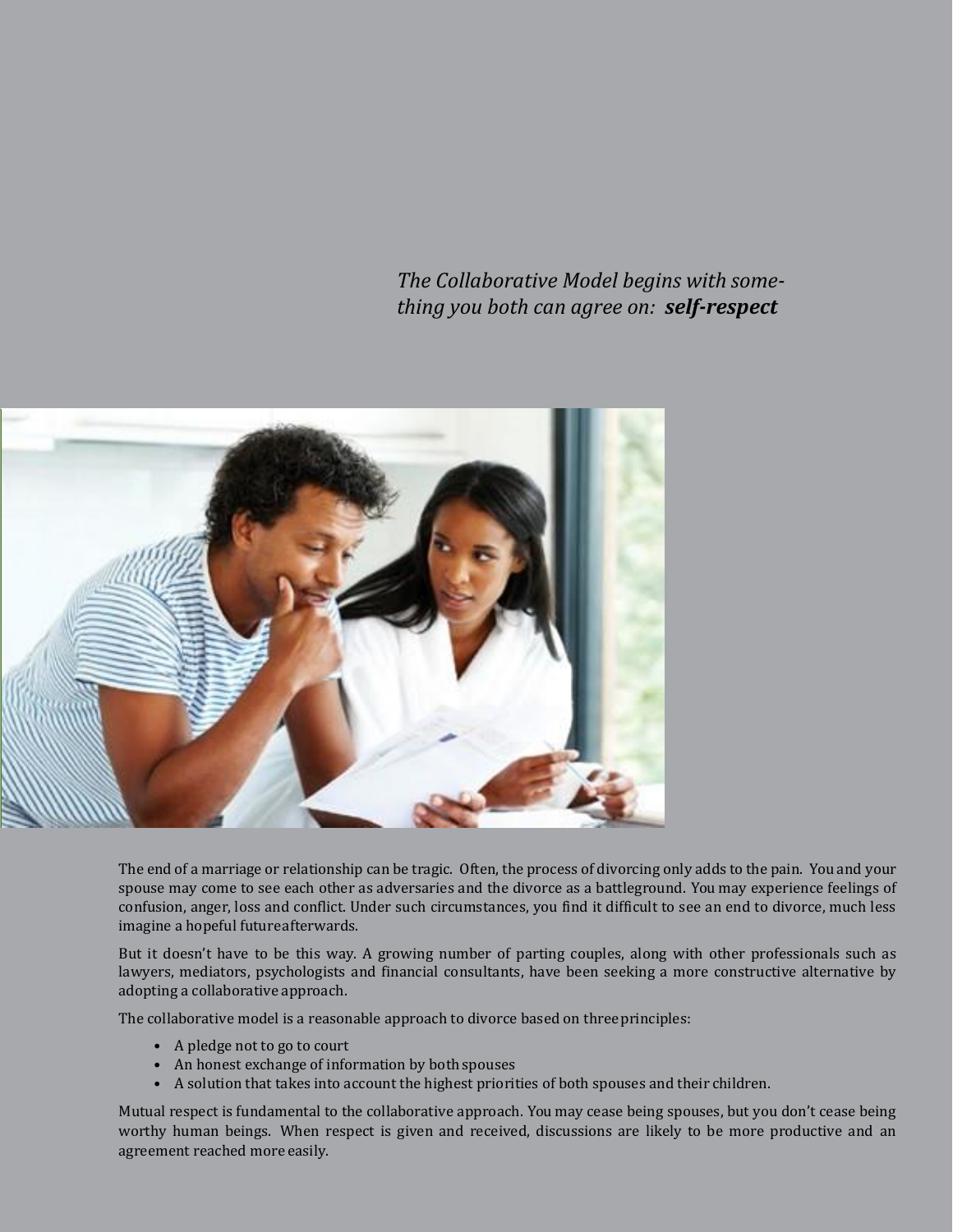# A CLIENT-CENTRED APPROACH

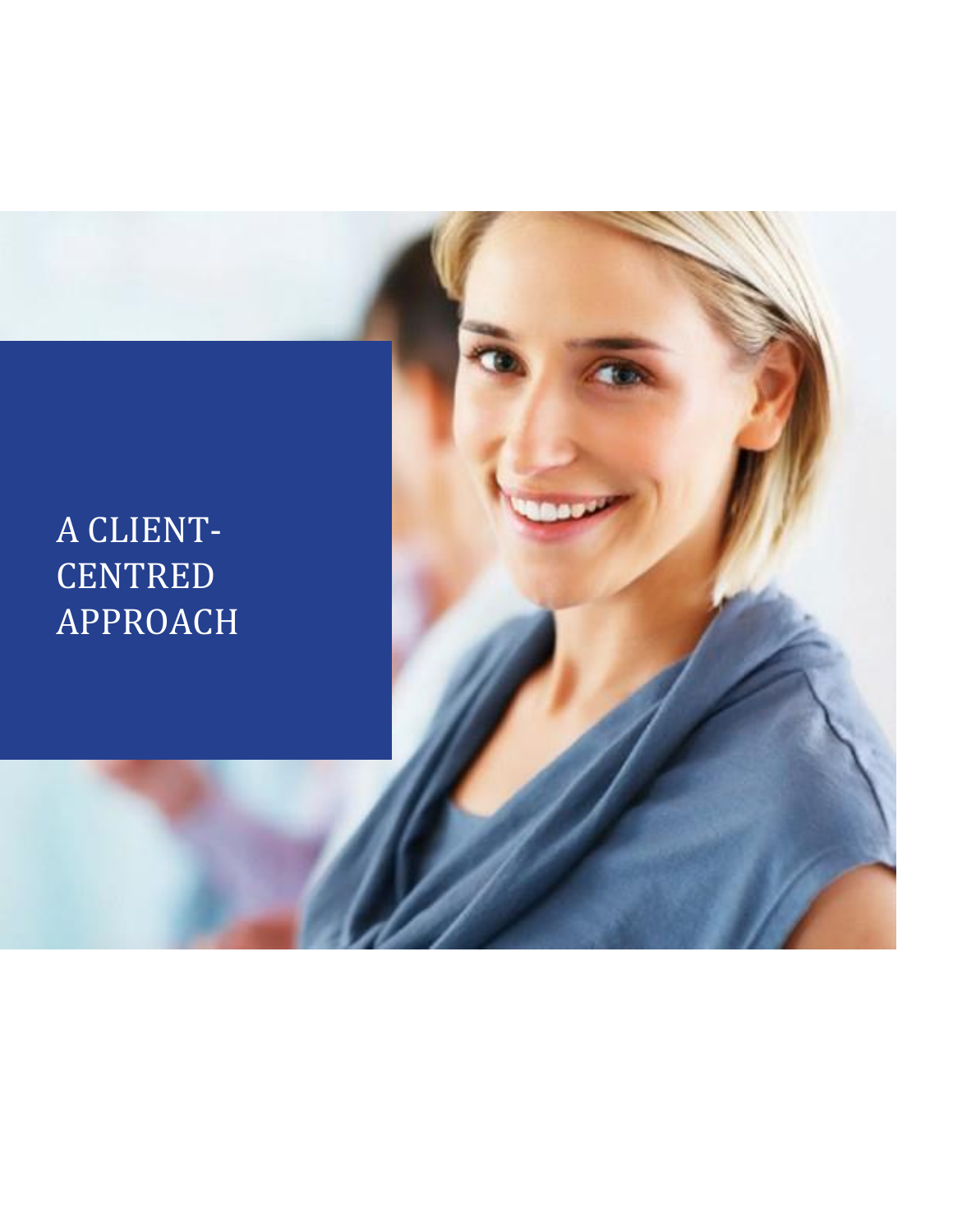# A PLEDGE TO COLLABORATE

The key difference between the collaborative model and the conventional divorce process, is the pledge to reach an agreement without going to court. You and your spouse keep control of the decisions yourselves, rather than giving it to a judge. In order to accomplish that, all of the parties consent in writing to be part of a respectful process that leads to an out-of-court resolution. With the collaborative model, the goal is to develop effective relationships, solve problems jointly, and prevent a court battle.



# OPEN COMMUNICATION

Even under the best of circumstances, communication can be strained as a relationship is ending. Yet keeping the lines of communication open is essential for reaching an agreement. The collaborative model provides for face-to-face meetings with you, your spouse and your respective lawyers and other advisers as needed. These sessions are intended to produce an honest exchange of information and expression of needs and expectations. When the issues are openly discussed, problem solving can be direct and solutions oriented.

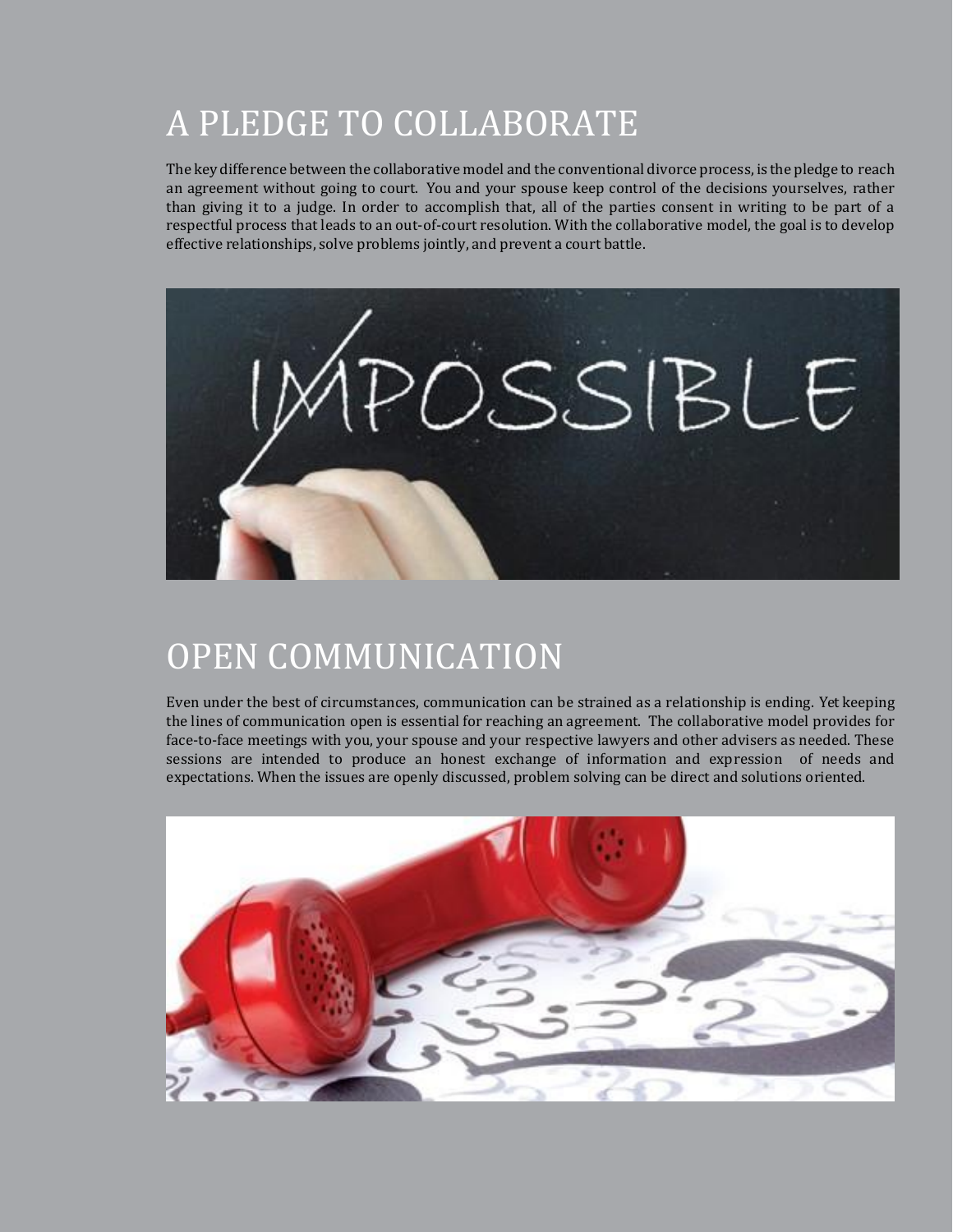

#### AN AGREEMENT EVERYONE CAN LIVE WITH

If you've reached a decision about divorce, you may be reassured to know that the collaborative model focuses on achieving resolution. It is designed to protect the interests of children and help you and your spouse move forward with new lives. Throughout, the collaborative process emphasizes cooperating to find solutions. And instead of being an endless airing of grievances, the collaborative model encourages spouses to reach a workable settlement by building on areas of mutual agreement.

## SUPPORT WHEN YOU NEED IT THE MOST

Divorce usually involves many considerations, from concern for children to financial questions to property matters. Along with handling the overall emotional impact, managing by yourself can be difficult. The collaborative model offers you a supportive approach. You and your lawyer work as a team. Other professionals including divorce coaches, child specialists, and financial consultants can become part of your team, helping find constructive solutions forwide-ranging issues that arise in divorce and establish goals for the future.



#### A FOCUS ON THE FUTURE

Divorce ends a marriage but need not sever family ties or relationships. Especially when children are involved, lifelong responsibilities remain. By preserving respect and encouraging cooperation, the collaborative model helps parents and children keep family bonds while embracing new lives. Divorce will always remain a significant life event. In the face of it, the collaborative model can lead you and your families to a compassionate and dignified solution, and a healthy new beginning.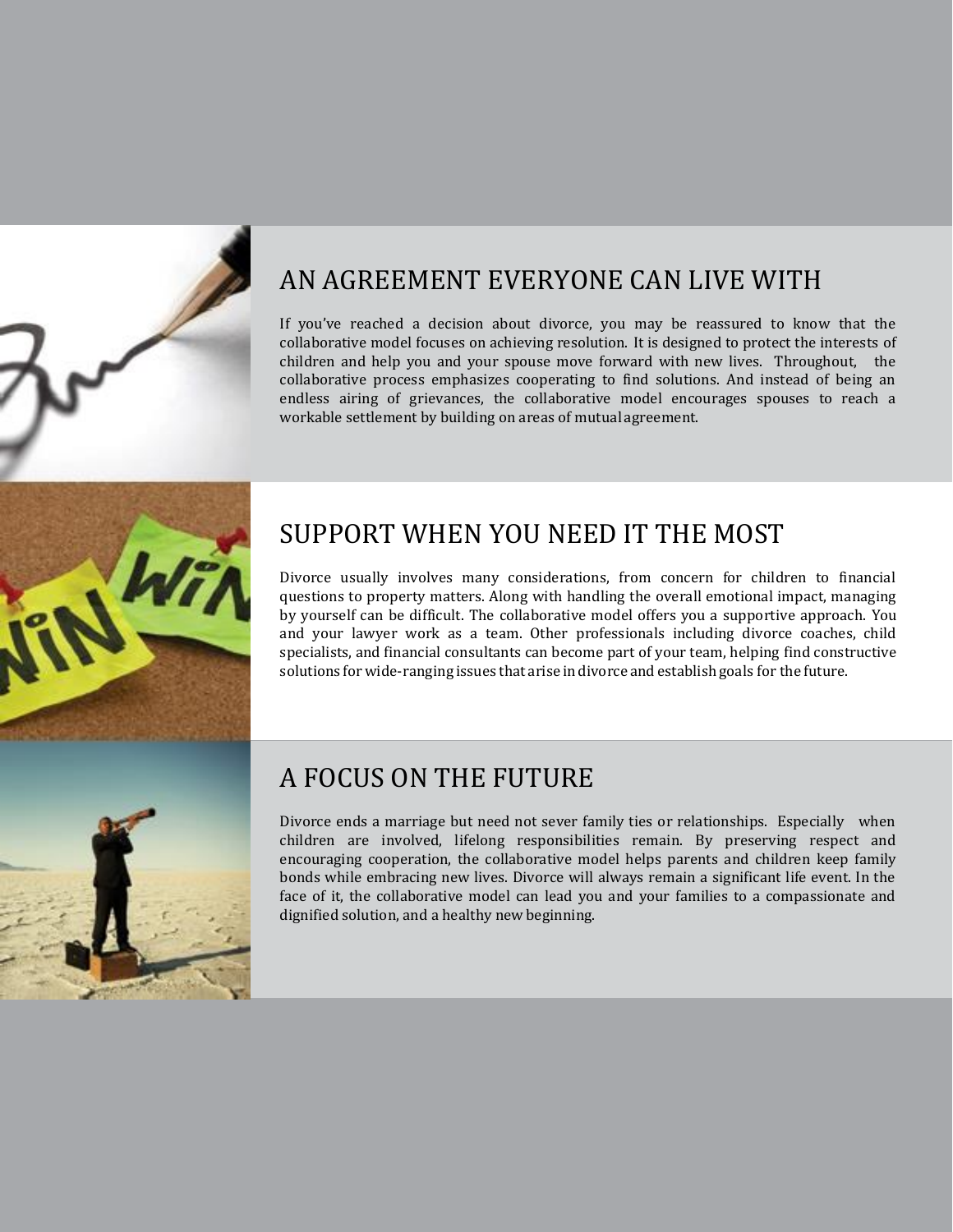

Jacqueline MacLellan Tel: 295-6467 [Email: jackie@maclellan.bm](mailto:jackie@maclellan.bm)

Honor Desmond-Tetlow Tel: 542- 4511 Email: honor.desmondtetlow@careyolsen.bm

Katie Richards Tel: 295-3885 Email: [krichards@cl.bm](mailto:Email:%20krichards@cl.bm)

Alma Dismont Tel: 295-7105 Email: Alma.Dismont@law.bm

#### **COLLABORATIVE COACHES**

Lorrie Peniston Tel: 704-5411 Email: lorrie@synergybda.com

Amanda Marshall Tel: 293-7793

Miriam Shaya-King Tel: 292-3456 Email: miriam@solstice.bm

Robert King Tel: 292-3456 Email:Imrobertking@gmail.com